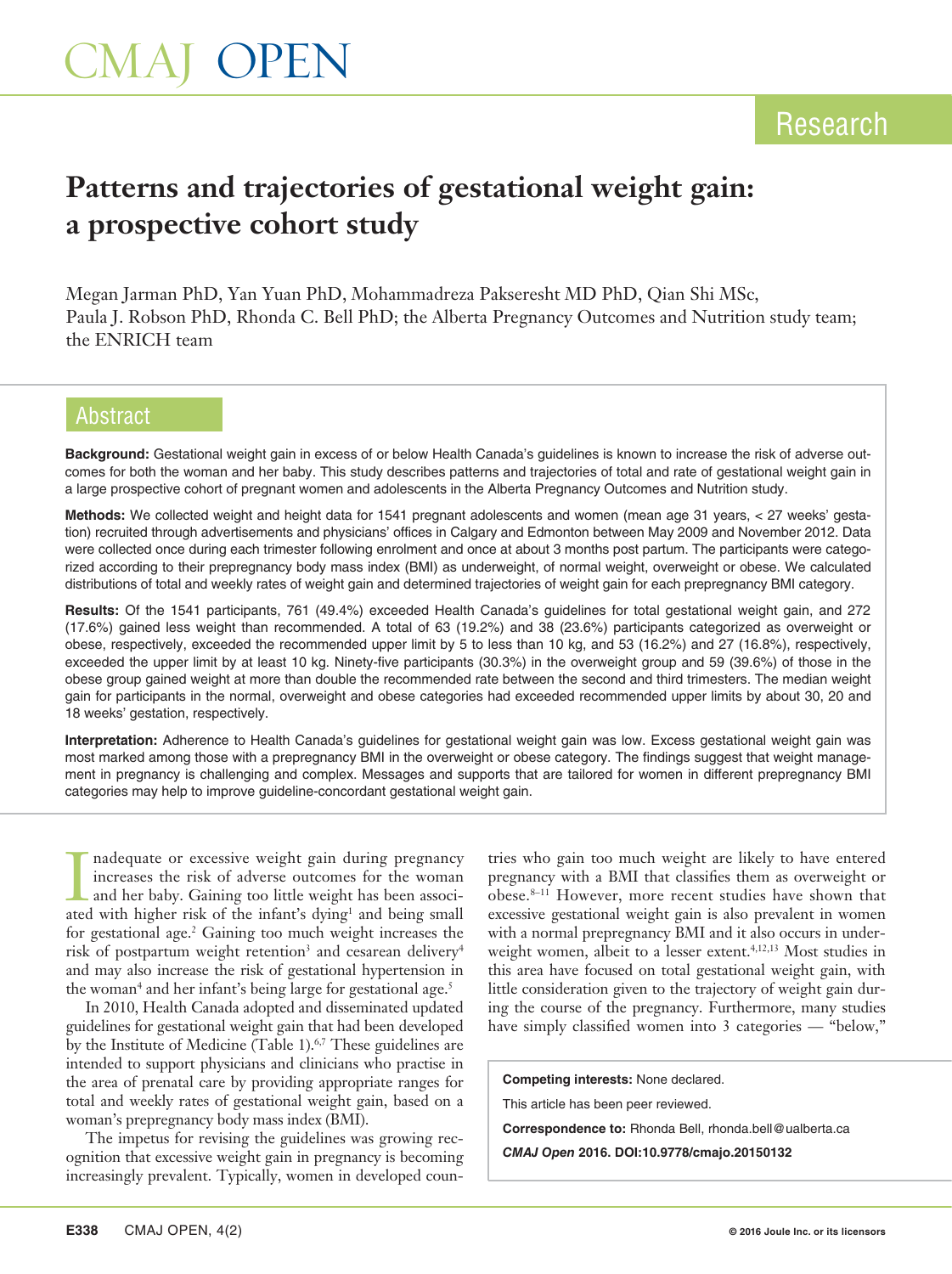| Table 1: Ranges of total and weekly rate of gestational<br>weight gain according to Health Canada's<br>recommendations, <sup>6,7</sup> by prepregnancy BMI category |                                      |                                                  |  |  |  |  |  |
|---------------------------------------------------------------------------------------------------------------------------------------------------------------------|--------------------------------------|--------------------------------------------------|--|--|--|--|--|
| <b>Prepregnancy BMI</b><br>category                                                                                                                                 | Total gestational<br>weight gain, kg | Weekly rate of<br>gestational weight<br>gain, kg |  |  |  |  |  |
| Underweight                                                                                                                                                         | $12.5 - 18$                          | $0.44 - 0.58$                                    |  |  |  |  |  |
| Normal weight                                                                                                                                                       | $11.5 - 16$                          | $0.35 - 0.50$                                    |  |  |  |  |  |
| Overweight                                                                                                                                                          | $7 - 11.5$                           | $0.23 - 0.33$                                    |  |  |  |  |  |
| Obese                                                                                                                                                               | $5 - 9$                              | $0.17 - 0.27$                                    |  |  |  |  |  |
| Note: BMI = body mass index.                                                                                                                                        |                                      |                                                  |  |  |  |  |  |

"met" or "above" guidelines — and few have described the distribution of weight gain within groups of women according to prepregnancy BMI category. It is clear that more comprehensive information on patterns of gestational weight gain is needed to help identify women who may be at risk of not meeting guidelines for gestational weight gain and to guide the development of more effective intervention strategies.

The objective of this study was to describe patterns of total and rate of gestational weight gain in a cohort of pregnant adolescents and women in Alberta relative to Health Canada's revised guidelines for gestational weight gain.<sup>6,7</sup>

### **Methods**

#### **Study design and population**

The Alberta Pregnancy Outcomes and Nutrition (APrON) study is a prospective cohort study of adolescent girls and women and their infants during pregnancy and post partum. Details of participant recruitment and study protocols have been published elsewhere.14,15 In brief, participants were recruited through advertisements in the media and in physicians' offices in Calgary and Edmonton between May 2009 and November 2012. Eligibility criteria were age 16 years or more, literacy in English and duration of gestation less than 27 weeks. Participants who provided written informed consent were invited to attend a study centre in Calgary or Edmonton once during each trimester following enrolment and once at about 3 months post partum. Ethics approval for the APrON study was obtained from the Health Research Ethics Boards at the University of Alberta and the University of Calgary.

### **Procedure**

On enrolment, participants completed questionnaires concerning prepregnancy weight, age, parity, marital status, ethnicity, family income and education. At each visit, trained staff measured the participant's weight to the nearest 0.01 kg (Health o Meter Professional 752KL medical scale) and height to the nearest 0.1 cm (HM200P Portstad portable stadiometer, Charder Electronic Co., Ltd.). We calculated prepregnancy BMI using self-reported prepregnancy weight and measured height. Participants were classified as underweight (BMI < 18.5 kg/m2 ), of normal weight (BMI 18.5 to

 $<$  25 kg/m<sup>2</sup>), overweight (BMI 25 to  $<$  30 kg/m<sup>2</sup>) or obese  $(BMI \geq 30 \text{ kg/m}^2)$ . Self-reported highest weight during the pregnancy was recorded at the postpartum visit.

#### **Outcome measures**

We calculated weight change during the pregnancy as the difference between the self-reported prepregnancy weight and the measured weight at each visit. The total gestational weight gain was calculated by subtracting the prepregnancy weight from the highest weight during the pregnancy. In cases in which the participant did not report her highest weight or reported a weight that was lower than had been measured during the third trimester, we calculated total gestational weight gain using measured weight in the third trimester. The weekly average weight gain during the second and third trimesters was calculated by subtracting measured weight in the second trimester from measured weight in the third trimester and dividing by the number of intervening weeks. The data for participants with missing values for measured weight in the second or third trimester  $(n = 84)$  were excluded from this analysis.

### **Statistical analysis**

Within each prepregnancy BMI group, participants were categorized as "below" if they gained less than the lower limit of the recommended amount of weight gain, "met" if they gained within the recommended weight range, or "above" if they exceeded the upper limit of the recommended amount of weight gain. We used information from the infant's birth record to identify infants who were small or large for gestational age. The former is defined as below the 10th percentile for gestational age, and large for gestational age is defined as above the 90th percentile for gestational age. We assessed the association between small for gestational age/large for gestational age and adherence to guidelines for gestational weight gain using the  $\chi^2$  test.

Participants were also categorized as below, met or above according to their adherence to guidelines for average weekly rate of weight gain during the second and third trimesters. We calculated the distributions of total and weekly rate of weight gain by prepregnancy BMI category as well as the proportions of participants who were 5 to less than 10 kg, 10–15 kg and more than 15 kg over the upper recommended limit for their prepregnancy BMI category. We used box plots to explore the trajectory of weight gain throughout pregnancy, with each box indicating the median and interquartile range of weight gain within the range of gestational ages. Cut-off points for gestational age were selected such that the range of time for each box was as small as possible but had a minimum of 16 observations per box. The guideline ranges were superimposed onto each box plot to facilitate comparisons between observed and recommended gestational weight gain trajectories.

## **Results**

A total of 2189 women and adolescent girls were recruited to the APrON study. The median gestational age at the time of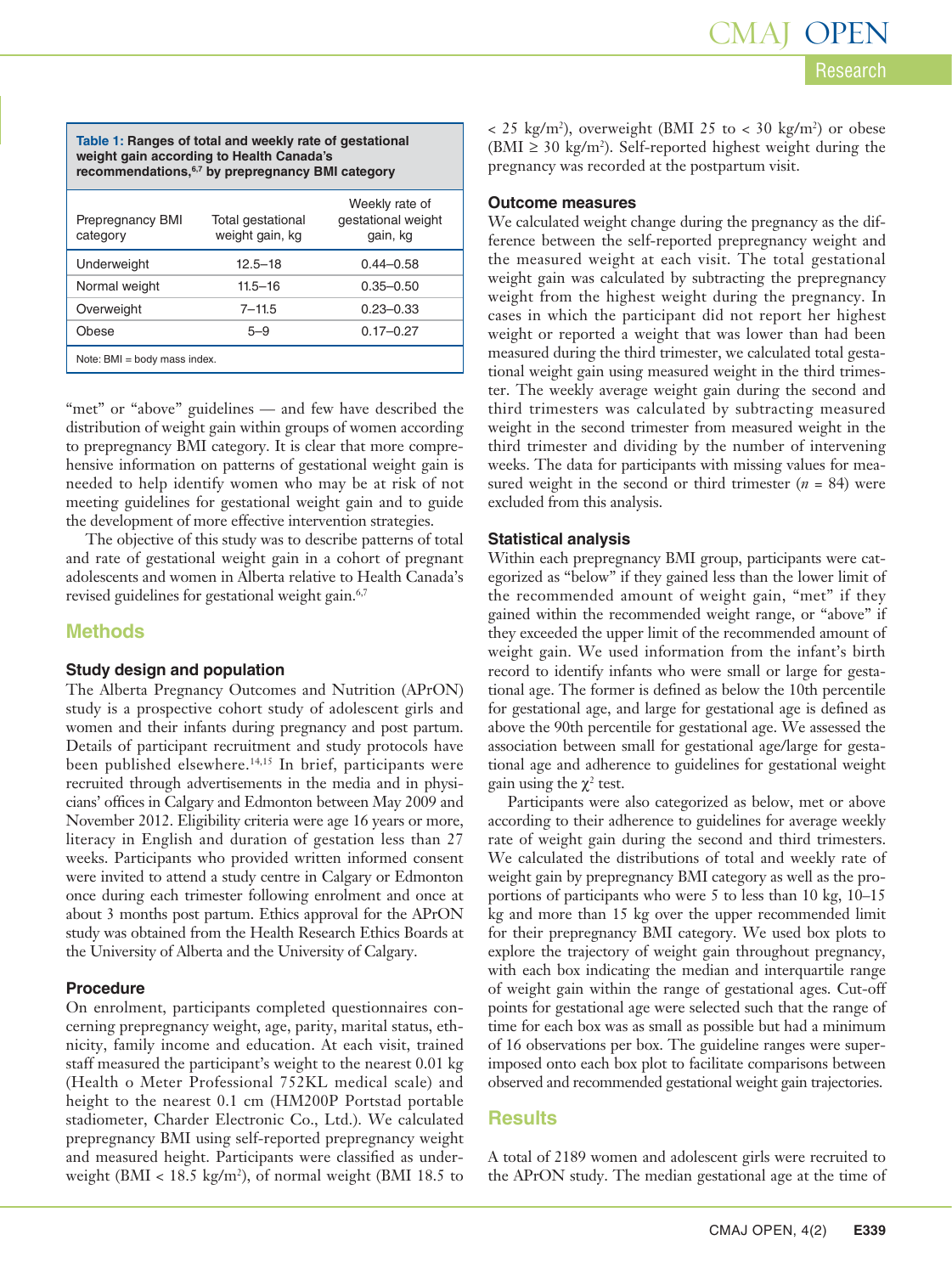# Research

enrolment was 16.6 (interquartile range 14.0–20.6) weeks. Of the 2189 participants, 319 were excluded because their baby was not full term  $(≥ 37$  weeks' gestation), they did not have a singleton or live birth, or birth information was missing; 190 were excluded because of missing prepregnancy weight or height or both; 138 were excluded because of both missing weight in the third trimester and self-reported highest weight in the pregnancy; and 1 was excluded because of a data error. Thus, the data for 1541 participants (mean age 31.3 [SD 4.4] years [range 16–44 years]) who gave birth to a single live fullterm infant and had complete data for gestational weight gain and prepregnancy weight status were included in the analyses. The participants who were excluded did not differ in sociodemographic or health-related characteristics from those who were included (data not shown).

We performed sensitivity analyses to explore the utility of using self-reported prepregnancy weight to calculate BMI. We compared BMI derived from height and weight measured in 528 participants recruited during the first trimester with BMI for the same participants derived from measured height and self-reported prepregnancy weight. Almost all participants (72 [98.6%]) categorized as obese with the use of self-reported weight were also categorized as obese when measured values were used to derive BMI. Classification into the overweight, normal-weight and underweight categories was accurate for 94 (86.2%), 287 (86.5%) and 10 (71.4%) participants, respectively. Forty-three participants (13.0%) categorized as being of normal weight and 12 (11.0%) of those categorized as overweight when self-reported weight was used to derive BMI actually belonged to the next-higher weight category.

The participants were predominantly white (1241 [80.5%]), had a partner at the time of study enrolment (1460 [94.7%]) and had completed tertiary education (1058 [68.6%)] (Table 2). Just over half (827 ([53.7%]) were pregnant with their first child. About three-quarters (1152 [74.8%]) were enrolled during their second trimester, and 1265 (82.1%) came to all scheduled pre- and postpartum visits. Almost two-thirds (994 ([64.5%]) were of normal weight before pregnancy, 58 (3.8%) were underweight, 328 (21.3%) were overweight, and 161 (10.4%) were obese.

Of the 1541 participants, 761 (49.4%) exceeded Health Canada's guidelines for total gestational weight gain. The values by prepregnancy BMI category were: underweight 16 (27.6%), normal weight 401 (40.3%), overweight 232 (70.7%) and obese 112 (69.6%). Weight gain lower than recommended was observed in 272 participants (17.6%), 10 (17.2%) in the underweight group, 219 (22.0%) in the normal-weight group, 20 (6.1%) in the overweight group and 23 (14.3%) in the obese group. There was also evidence of weight loss, particularly in those in the obese group.

Within each prepregnancy BMI category, there was wide variation in total gestational weight gain (Figure 1). Two participants (3.4%) in the underweight group and 31 (31.1%) in the normal-weight group exceeded the recommended upper limit by at least 10 kg. A gain 10–15 kg over the upper limit was observed in 41 (12.5%) and 19 (11.8%) participants in the overweight and obese groups, respectively, and a gain more than 15 kg above the upper limit was observed in 12 (3.7%) and 8 (5.0%) participants, respectively. Among the participants with complete data on infant sex, birth weight and gestational age at delivery (*n* = 1365), the numbers of participants in the under, met and above weight gain categories who had infants who were small for gestational age were 39 (16.2%), 43 (9.5%) and 50 (7.4%), respectively  $(p < 0.001)$ . The corresponding numbers for participants who had large-for-gestational-age babies were 6 (2.5%), 17 (3.8%) and 67 (9.9%) (*p* < 0.001).

The proportion of participants who exceeded the recommended average weekly rate of weight gain between the second and third trimesters was higher in the overweight (88.2% [*n* = 277]) and obese (79.9%  $[n = 119]$ ) groups than in the underweight (34.5% [*n* = 19]) and normal-weight (60.3% [*n* = 566]) groups (Figure 2). A total of 24 (2.6%), 95 (30.3%) and 59 (39.6%) participants in the normal-weight, overweight and obese groups, respectively, gained weight at a rate that was more than double the upper recommended limit.

For the normal-weight and overweight groups, the median weight gain exceeded the recommended upper limit by about 30 weeks and 20 weeks of gestation, respectively (Figure 3). Just over half (43/83 [51.8%]) of the participants in the obese group whose data contributed to the box plots had gained more weight than the recommended upper limit by 18 weeks. In all BMI groups, weight gain continued to rise until the end of pregnancy.

#### **Interpretation**

In this group of adolescent girls and women from Alberta, adherence to Health Canada's revised guidelines for gestational weight gain was low. Excess gestational weight gain was most marked among those with a prepregnancy BMI in the overweight or obese category, although 40.3% of those who entered pregnancy with a normal BMI also experienced excessive weight gain. Participants varied in the extent to which they exceeded the guidelines, with 16% of those who were overweight or obese before pregnancy exceeding their respective guidelines by 10 kg or more. In addition, weight gain trajectories for participants in the normal-weight and overweight categories were similar. The extent to which these similarities reflect physiologic effects, psychosociobehavioural effects or some combination of these should be topics for future research. Finally, over half of the participants in both the overweight and obese groups exceeded their respective guidelines by about 20 weeks' gestation.

Our estimates are consistent with those reported in recent studies in other Western countries where gestational weight gain is measured routinely.<sup>4,12,16-18</sup> This highlights the universality of this issue across many countries and health care systems. Of note are the findings from a recent study of gestational weight gain in women of normal weight with low-risk pregnancies across 7 countries, in which the average weight gain was 13.7 kg, which is consistent with our result  $(15.5 \text{ kg})$ .<sup>19</sup>

The magnitude of excessive weight gain in our study and the fact that 4% of participants in the obese category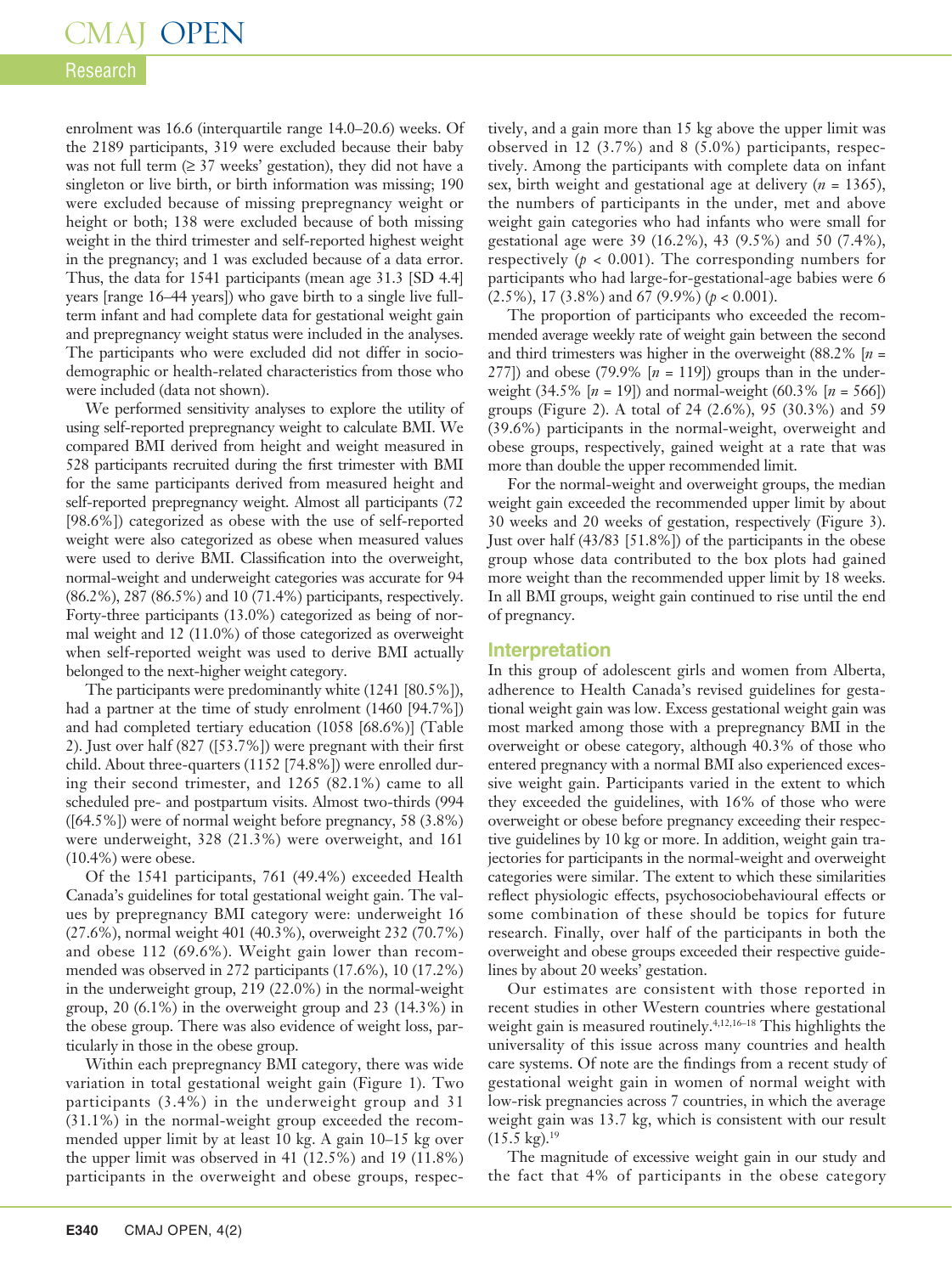appeared to lose weight suggest that weight management in pregnancy is a challenging and complex issue for women and health care providers.<sup>20</sup> In our study, participants who gained excessively were more likely to have a baby who was large for

gestational age, which corroborates findings from other research.21–24 Pregnancies that result in large-for-gestationalage infants are more likely to result in delivery complications including cesarean delivery, neonatal hypoglycemia and

Research

CMAJ OPEN

| Table 2: Sociodemographic characteristics of women and adolescent girls enrolled in the Alberta Pregnancy<br>Outcomes and Nutrition study, by prepregnancy BMI category |                                                     |                                        |                                           |                             |                        |          |  |  |
|-------------------------------------------------------------------------------------------------------------------------------------------------------------------------|-----------------------------------------------------|----------------------------------------|-------------------------------------------|-----------------------------|------------------------|----------|--|--|
|                                                                                                                                                                         | Prepregnancy BMI category; no. (%) of participants* |                                        |                                           |                             |                        |          |  |  |
| Characteristic                                                                                                                                                          | Overall<br>$(n = 1541)$                             | Underweight<br>$(n = 58)$ <sup>+</sup> | Normal weight<br>$(n = 994)$ <sup>+</sup> | Overweight<br>$(n = 328)$ † | Obese<br>$(n = 161)$ † | p value‡ |  |  |
| <b>Prepregnancy BMI,</b><br>mean $\pm$ SD                                                                                                                               |                                                     | $17.7 \pm 0.9$                         | $21.8 \pm 1.7$                            | $27.1 \pm 1.4$              | $34.5 \pm 4.2$         |          |  |  |
| Height, cm, mean $\pm$ SD                                                                                                                                               | ۳                                                   | $167.2 \pm 6.9$                        | $165.6 \pm 6.4$                           | $166.1 \pm 6.2$             | $165.0 \pm 7.7$        |          |  |  |
| Prepregnancy weight,<br>kg, mean $\pm$ SD                                                                                                                               |                                                     | $49.5 \pm 5.1$                         | $59.9 \pm 6.5$                            | $74.8 \pm 7.0$              | $94.0 \pm 13.6$        |          |  |  |
| Gestational weight gain,<br>kg, mean $\pm$ SD                                                                                                                           |                                                     | $16.9 \pm 6.8$                         | $15.5 \pm 5.3$                            | $15.2 \pm 6.0$              | $12.3 \pm 7.8$         |          |  |  |
| Age, yr, mean $\pm$ SD<br>$(n = 1519)$                                                                                                                                  |                                                     | $28.8 \pm 4.1$                         | $31.2 \pm 4.3$                            | $31.8 \pm 4.4$              | $31.2 \pm 4.4$         |          |  |  |
| <b>Parity</b>                                                                                                                                                           |                                                     |                                        |                                           |                             |                        | 0.077    |  |  |
| 0                                                                                                                                                                       | 827 (53.7)                                          | 30(3.6)                                | 563 (68.1)                                | 155 (18.7)                  | 79 (9.6)               |          |  |  |
| 1                                                                                                                                                                       | 539 (35.0)                                          | 18(3.3)                                | 333 (61.8)                                | 128 (23.7)                  | 60 (11.1)              |          |  |  |
| $\geq$ 2                                                                                                                                                                | 151(9.8)                                            | 5(3.3)                                 | 87 (57.6)                                 | 42 (27.8)                   | 17 (11.3)              |          |  |  |
| Unknown                                                                                                                                                                 | 24 (1.6)                                            | 5(20.8)                                | 11(45.8)                                  | 3 (12.5)                    | 5 (20.8)               |          |  |  |
| <b>Marital status</b>                                                                                                                                                   |                                                     |                                        |                                           |                             |                        | 0.115    |  |  |
| Married/common-law                                                                                                                                                      | 1460 (94.7)                                         | 49 (3.4)                               | 948 (64.9)                                | 315(21.6)                   | 148 (10.1)             |          |  |  |
| Divorced/separated/single                                                                                                                                               | 59 (3.8)                                            | 5(8.5)                                 | 37 (62.7)                                 | 9(15.3)                     | 8(13.6)                |          |  |  |
| Unknown                                                                                                                                                                 | 22(1.4)                                             | 4(18.2)                                | 9(40.9)                                   | 4(18.2)                     | 5 (22.7)               |          |  |  |
| <b>Ethnicity</b>                                                                                                                                                        |                                                     |                                        |                                           |                             |                        | 0.002    |  |  |
| Asian                                                                                                                                                                   | 176 (11.4)                                          | 8(4.5)                                 | 133 (75.6)                                | 28 (15.9)                   | 7 (4.0)                |          |  |  |
| White                                                                                                                                                                   | 1241 (80.5)                                         | 38 (3.1)                               | 794 (64.0)                                | 275 (22.2)                  | 134 (10.8)             |          |  |  |
| Other                                                                                                                                                                   | 94(6.1)                                             | 7(7.4)                                 | 54 (57.4)                                 | 19 (20.2)                   | 14 (14.9)              |          |  |  |
| Unknown                                                                                                                                                                 | 30(1.9)                                             | 5(16.7)                                | 13 (43.3)                                 | 6(20.0)                     | 6(20.0)                |          |  |  |
| Family income, \$                                                                                                                                                       |                                                     |                                        |                                           |                             |                        | 0.152    |  |  |
| < 70000                                                                                                                                                                 | 325 (21.1)                                          | 16(4.9)                                | 200 (61.5)                                | 68 (20.9)                   | 41 (12.6)              |          |  |  |
| $\geq 70000$                                                                                                                                                            | 1178 (76.4)                                         | 36(3.1)                                | 774 (65.7)                                | 253 (21.4)                  | 115(9.8)               |          |  |  |
| Unknown                                                                                                                                                                 | 38(2.5)                                             | 6(15.8)                                | 20(52.6)                                  | 7(18.4)                     | 5(13.2)                |          |  |  |
| <b>Education</b>                                                                                                                                                        |                                                     |                                        |                                           |                             |                        | < 0.001  |  |  |
| High school diploma or<br>lower                                                                                                                                         | 164 (10.6)                                          | 9(5.5)                                 | 92(56.1)                                  | 31 (18.9)                   | 32 (19.5)              |          |  |  |
| Completed trade/technical<br>school                                                                                                                                     | 286 (18.6)                                          | 8(2.8)                                 | 162 (56.6)                                | 77 (26.9)                   | 39 (13.6)              |          |  |  |
| Completed university                                                                                                                                                    | 704 (45.7)                                          | 23(3.3)                                | 465 (66.1)                                | 156 (22.2)                  | 60(8.5)                |          |  |  |
| Completed postgraduate<br>degree                                                                                                                                        | 354 (23.0)                                          | 12(3.4)                                | 262 (74.0)                                | 56 (15.8)                   | 24 (6.8)               |          |  |  |
| Unknown                                                                                                                                                                 | 33(2.1)                                             | 6(18.2)                                | 13 (39.4)                                 | 8(24.2)                     | 6(18.2)                |          |  |  |
| Note: BMI = body mass index.<br>*Unless stated otherwise.<br>†Proportions are row proportions.<br>$\ddagger \chi^2$ test.                                               |                                                     |                                        |                                           |                             |                        |          |  |  |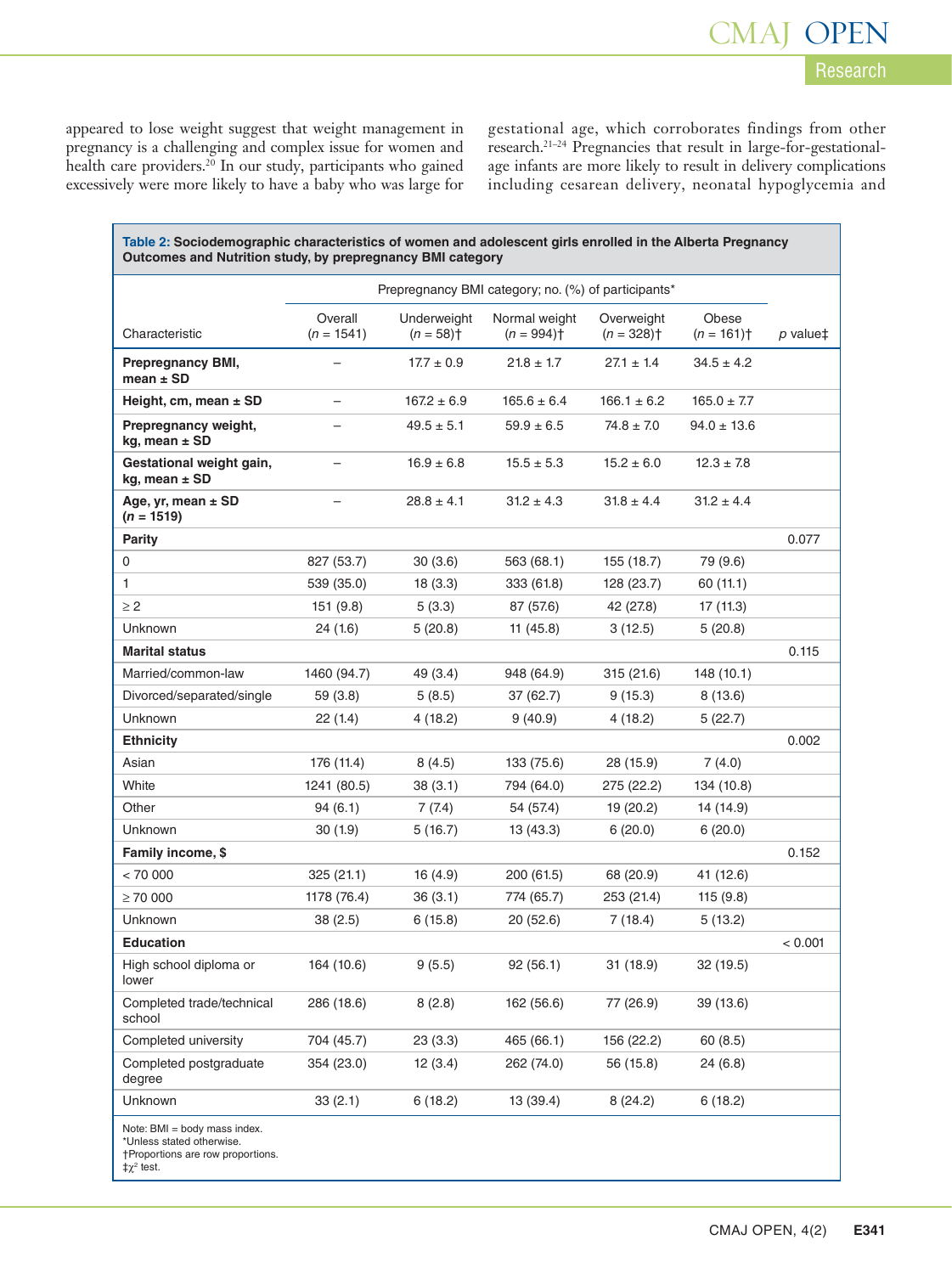### Research



**Figure 1:** Total gestational weight gain by prepregnancy body mass index category among participants in the Alberta Pregnancy Outcomes and Nutrition (APrON) study. Total weight gain is shown in 2-kg blocks. The blue ticks on the x axis indicate the recommended lower and upper limits for total weight gain according to Health Canada's guidelines.

shoulder dystocia<sup>25</sup> in addition to increased risk of overweight in childhood.26–28 Similarly, we observed that relatively high proportions of underweight participants and those of normal weight gained less weight than recommended, which is associated with increased risk of a small-for-gestational-age infant.2 It is not known whether the risks or the consequences of inadequate weight gain during pregnancy differ by prepregnancy BMI. It is possible that there were clinical explanations for some of the observed excessive or inadequate weight gain among our participants; however, because this was an observational study it was not our objective to explore clinical underpinnings. More research in this area is warranted.

About one-third of participants with a prepregnancy BMI in the overweight or obese category had an average weekly rate of weight gain in the second and third trimesters that was more than double the recommended upper limit. Rapid rates of weight gain during the second and third trimesters are well documented,<sup>29,30</sup> although factors contributing to the high rates observed in our study are not well understood. The fact that most participants in the normal, overweight and obese

groups exceeded the recommended weekly rates of weight gain suggests that rapid weight gain is not well attended to by health care providers or women during this phase of pregnancy.

Historically, a sigmoidal pattern of gestational weight gain has been commonly described, with weight gain accelerating between the second and third trimesters and plateauing in late pregnancy<sup>6,31</sup> as fetal growth slows in the final weeks of gestation.32 More recent evidence, including that from the current study, suggests that, in many women, weight may continue to increase up until delivery.33,34 High rates of weight gain in the second and third trimesters have been associated with larger gains in maternal fat mass, higher birth weight and longer birth length.<sup>35,36</sup>

#### **Limitations**

A limitation of our study was that we calculated prepregnancy BMI using self-reported prepregnancy weight; however, sensitivity analyses suggested that the data were reasonably accurate. Furthermore, more than 10% of participants categorized as being of normal weight or overweight when self-reported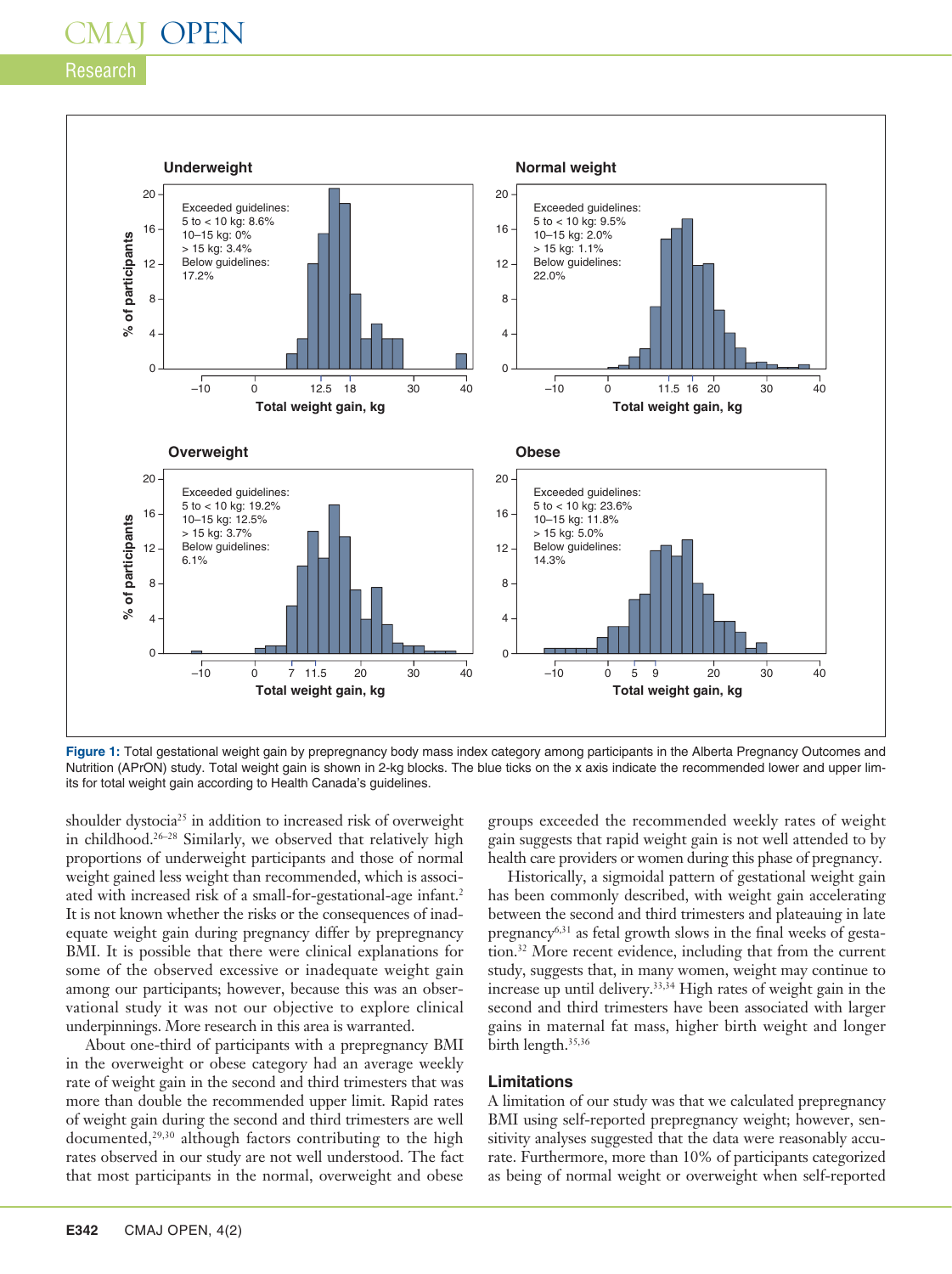# Research CMAJ -



**Figure 2:** Weekly rate of weight gain between the second and third trimesters by prepregnancy body mass index category among participants in the Alberta Pregnancy Outcomes and Nutrition study. The rate of weight gain is shown in 0.05-kg blocks. The blue ticks on the x axis indicate the recommended lower and upper limits for weekly rate of weight gain according to Health Canada's guidelines.

weight was used to derive BMI actually belonged to the nexthigher weight category. In addition, self-reported highest weight during pregnancy was missing for 307 participants, and we used their measured weight in the third trimester as a substitute. We carried out sensitivity analysis and a simulation study to investigate the implications of these procedures. The results indicated that the proportions of participants who exceeded recommendations for both total and rate of weight gain increased in all 4 prepregnancy BMI categories, which suggests that our results appear to be conservative estimates of the true proportions of participants with excessive gestational weight gain.

Compared with women of childbearing age in a representative nationwide survey of Canadians, $37$  a greater proportion of our participants had higher levels of education and household income. Because APrON is a prospective cohort study, it was not designed to be representative of all Canadian women of childbearing age. Higher education has been shown to be associated with better adherence to guidelines for gestational weight gain.<sup>38</sup> Thus, it is likely that adherence to these guidelines in the general Canadian population of childbearing women is poorer than what we report here.

#### **Conclusion**

Our findings in this group of highly educated woman and adolescent girls suggest that weight management in pregnancy is challenging and complex and that the scope of the issue is likely to be much larger than reported here. Nonetheless, our observations reinforce Health Canada's recommendations7 that gestational weight gain be discussed with all pregnant patients, irrespective of prepregnancy BMI category, and that messages may need to be tailored for those in different prepregnancy BMI categories. Our observations also suggest that these conversations need to be held early in pregnancy, when it is more feasible to provide support that may mitigate the risk of excessive or inadequate weight gain. Consideration of the average weekly rate of weight gain may be particularly important for health care providers. The rate of gestational weight gain reflects the likely trajectory of total weight gain during the pregnancy and may provide a tool to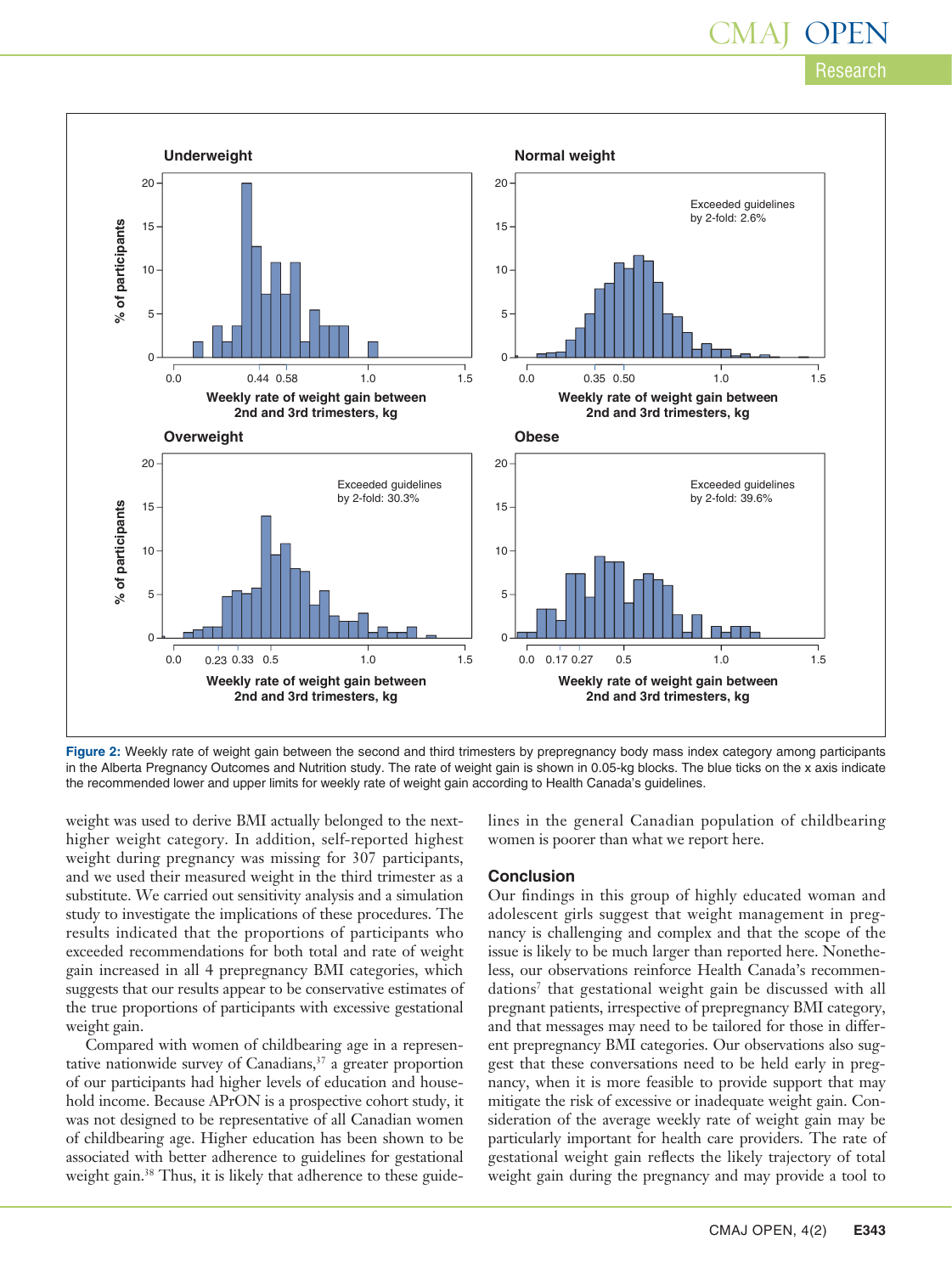## Research



Figure 3: Box plots of the median and interquartile range of weight gain at each measurement time point according to prepregnancy body mass index (BMI) category. Participants were included in 2 or 3 boxes each according to how many study visits they attended. The box plot for the underweight category is not shown because of the small sample size (*n* = 58).